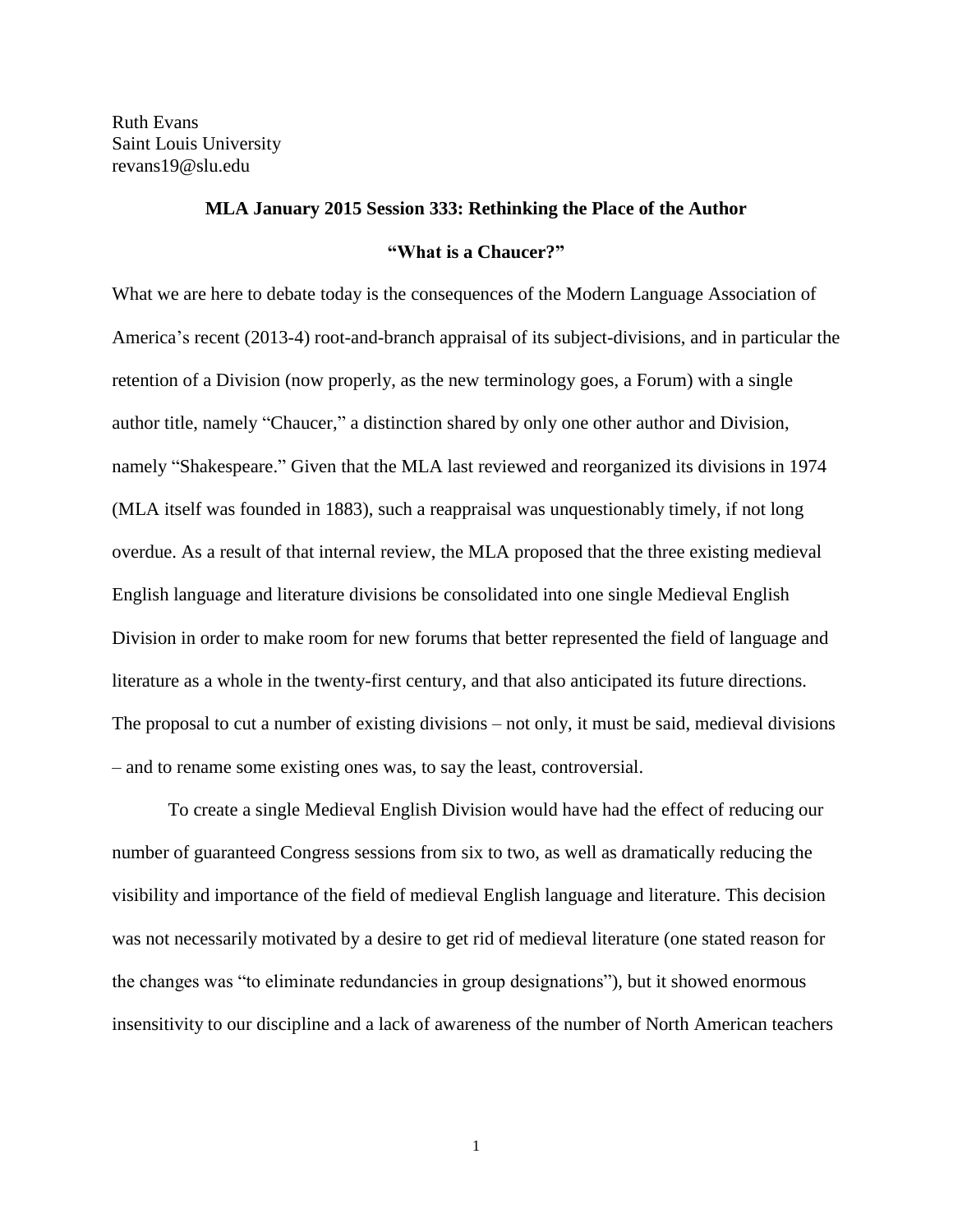who not only regularly teach in these areas but also interview candidates for jobs in them at the MLA, and who continue to need representation at the annual MLA Congresses.

The MLA invited members to weigh in on [the proposed changes:](http://groupsdiscussion.commons.mla.org/revised-draft-proposal/) 1 February 2014 was the deadline for comments. As a result of fierce lobbying that included letters from Larry Scanlon and David Wallace, the New Chaucer Society, and the chairs of all three medieval English Divisions, the MLA agreed to retain our 3 divisions (forums), now renamed Old English, Middle English, and Chaucer. However, the incoming President Margaret Ferguson (who is a Shakespearean) invited members over the next year to reconsider the title of the Chaucer forum. "Chaucer and Shakespeare," she noted, "are the only forums on this map [i.e. the reorganization of MLA Divisions] devoted to single authors. Colleagues in Chaucer studies have indicated that their work goes beyond what 'Chaucer' signifies. We invite members to rename this forum in a way that may better reflect its scope." That invitation is still very much on the table.

Moreover, the MLA has declared that "Regular five-year reviews by the Program Committee, required by the Executive Council's charge to the committee but not implemented on a regular basis until now, will ensure dynamic self-study and periodic renewal." The matter – retaining the existing three medieval English divisions, and retaining the name "Chaucer" for one of them – is far from settled. We need to discuss this as a discipline sooner rather than later.<sup>1</sup>

My immediate responses to these issues are the following.

 $\overline{a}$ 

1. The retention of Chaucer as a forum name may be anomalous but it has been strategically vital to our keeping three medieval English divisions/forums in play. The question "Why Chaucer *and* Middle English Language and Literature?" is a political question, not just an intellectual one (of

<sup>&</sup>lt;sup>1</sup> As Kellie Robertson, who is a member of the MLA [Program Committee](http://www.mla.org/comm_program) for 2014-7, reminded us with some urgency during the Q&A that followed this MLA session.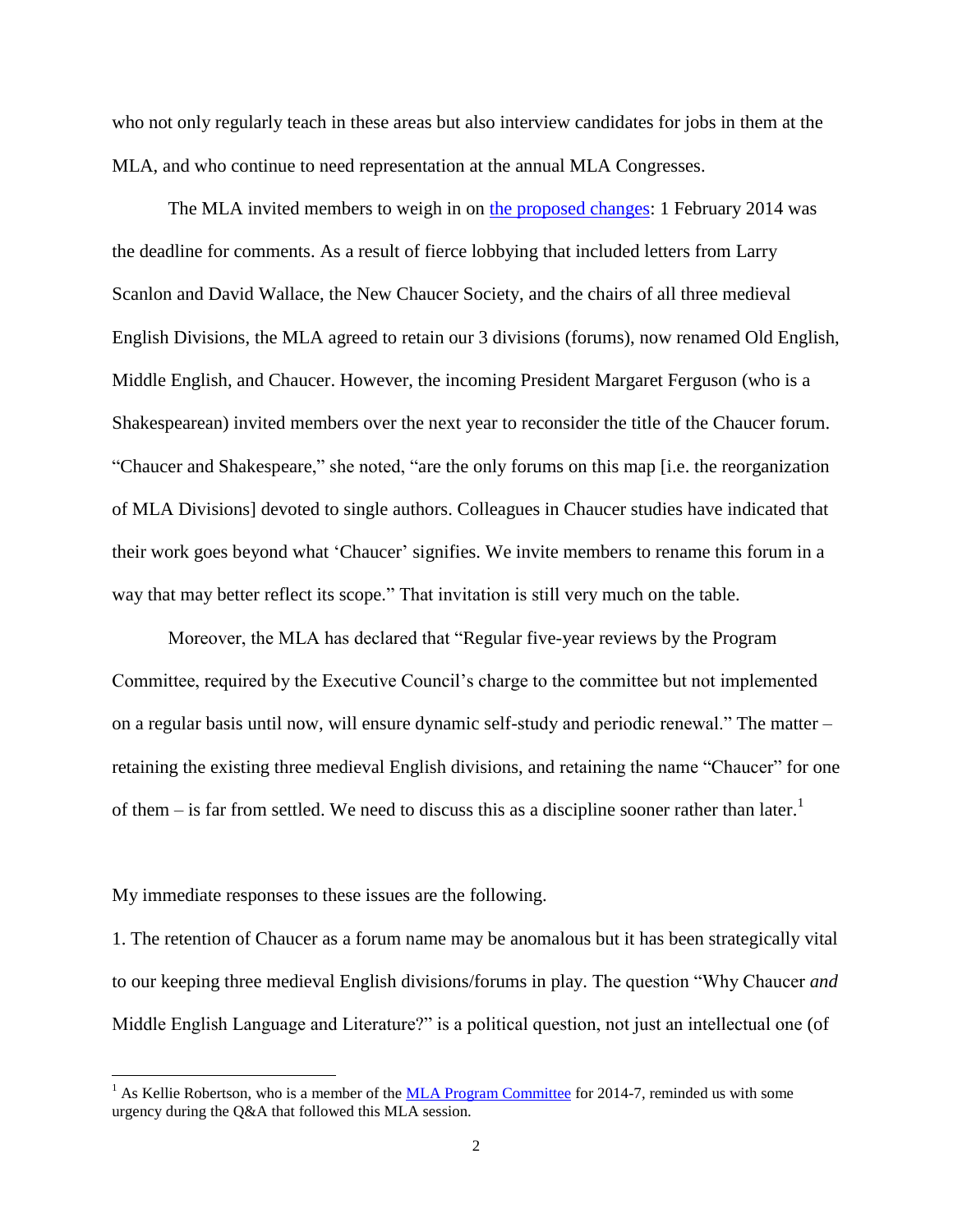course, arguably, all the MLA forum names are political), but its answer is far from obvious or transparent.

2. "Chaucer" as a forum does not name a category so much as it indicates a *relation*: that *between* "Middle English, Excluding Chaucer" *and* "Chaucer," a relation that I discuss in more detail below. It's hard to see how renaming the Chaucer forum in isolation can do justice to that historical relation – if, that is, we wish to preserve the historical distinction. I have to say that I have not noted any conspicuous interest amongst members of our medieval MLA forums in discussing the relationship between Chaucer and the rest of Middle English, or between Chaucer and those writers that might be included in the category "His Age," which does not mean that there is not such interest.

3. The Chaucer and Shakespeare forums may be anomalous in terms of the MLA forum structure, but they are anomalous in quite different ways. The uniqueness of Chaucer and Shakespeare as "the only forums on this map devoted to single authors" obscures the fact that the reasons for these two authors having single-author status were historically very different in 1974. I cannot speak for Shakespeare, but I imagine that the special status of his author-function within the MLA was due in part to the fact that his works are universally taught in high-schools, colleges, and universities through the Anglophone world and beyond it, and that he is still regarded in the culture at large as a pre-eminent literary "genius," transcending cultures, periods, and geographies. The operative set here is English Literature, of which Shakespeare forms the most conspicuous member (or so the story goes). Chaucer, on the other hand, had single-author status, within medieval studies and the MLA, for very different reasons.

Middle English Literature and Chaucer were once separate sets; Chaucer was not a subset of the former. Chaucer is not the most conspicuous member of a set – Middle English Language

3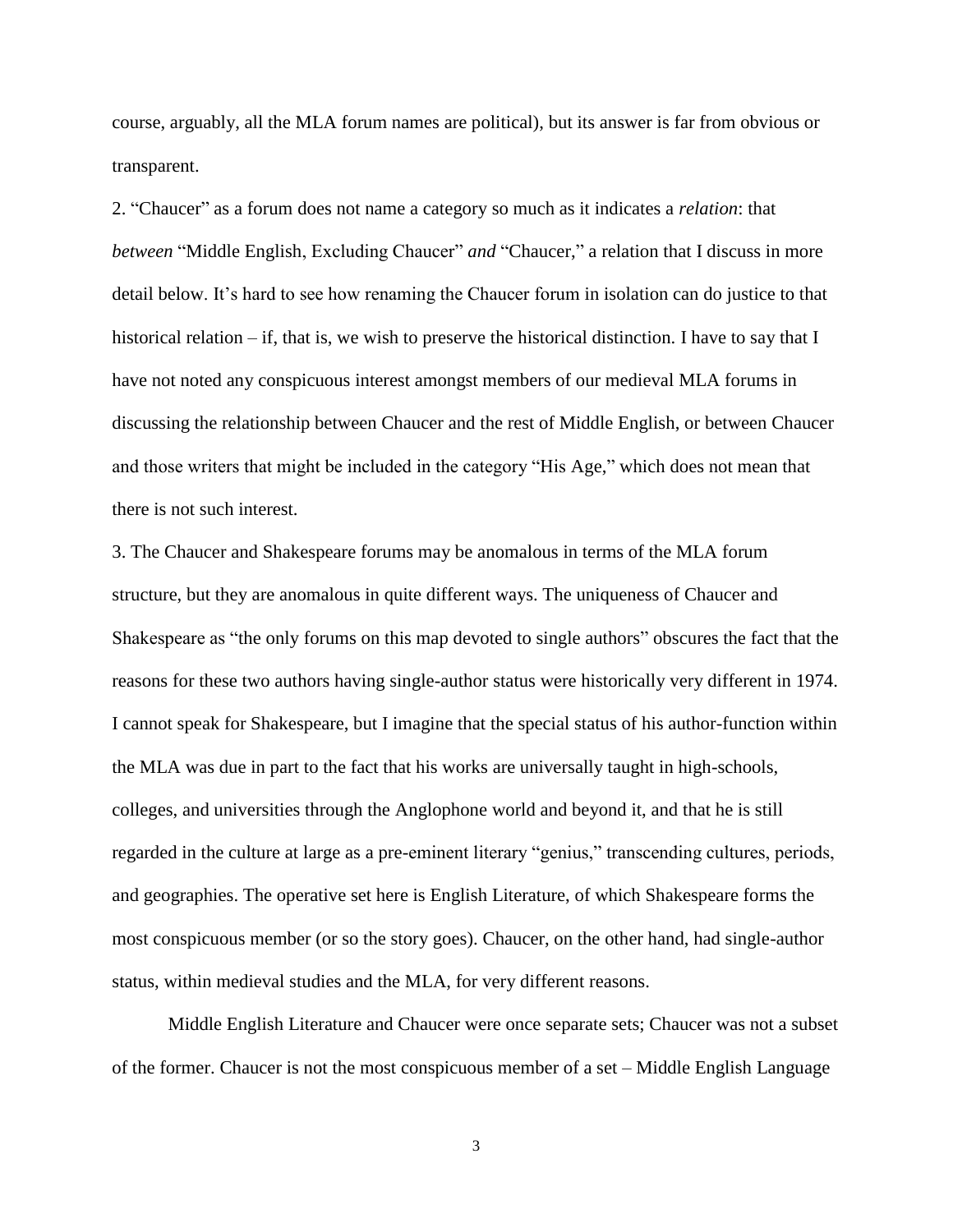and Literature – but rather occupied a set of his own, one that now overlaps with Middle English but that is also, for historical reasons, distinct from it. There might be very good reasons for challenging the distinction between "Middle English" and "Chaucer" as MLA divisions (since, as it goes without saying, Chaucer is also Middle English), but there are significant historical reasons for that distinction, and to some extent they still obtain. Most of Middle English literature remained unknown until the late eighteenth century; Chaucer was the exception, his works having been continuously published, read, and received, admittedly, by a small elite, since his death in 1400. As David Matthews observes, "'Middle English' was only constituted as a discipline in the 1870s," first as "the preserve of the few," through such subscriber institutions as the Roxburghe Club, and the Early English Text Society, which was established in 1864 and which did **not** publish works by Chaucer.<sup>2</sup> The term "Middle English" is available (in German) from 1822 but does not come into currency in English until the 1870s. Frederick Furnivall established the Chaucer Society in 1868 to systematically publish Chaucer's works.

"Chaucer" has therefore historically been separate from the rest of the field of Middle English; "Chaucer" has its own Society (the New Chaucer Society), its own Biennial Congress, and its own journal (*Studies in the Age of Chaucer*; a second journal, *The Chaucer Review*, although unconnected with the NCS, nevertheless very publically carries forward the singleauthor name). There may be very good reasons for not perpetuating the state of affairs that puts Chaucer out on a limb from the rest of Middle English, but I want to emphasize not only that the analogy between Shakespeare and Chaucer is misleading (they are each configured very differently in relation to the larger field of English Literature of which they are a part) but also that there may be a compelling need to keep Chaucer as a separate field within the new MLA

<sup>2</sup> David Matthews, *The Making of Middle English, 1765-1910* (Minneapolis: U of Minnesota P, 1999), xxii.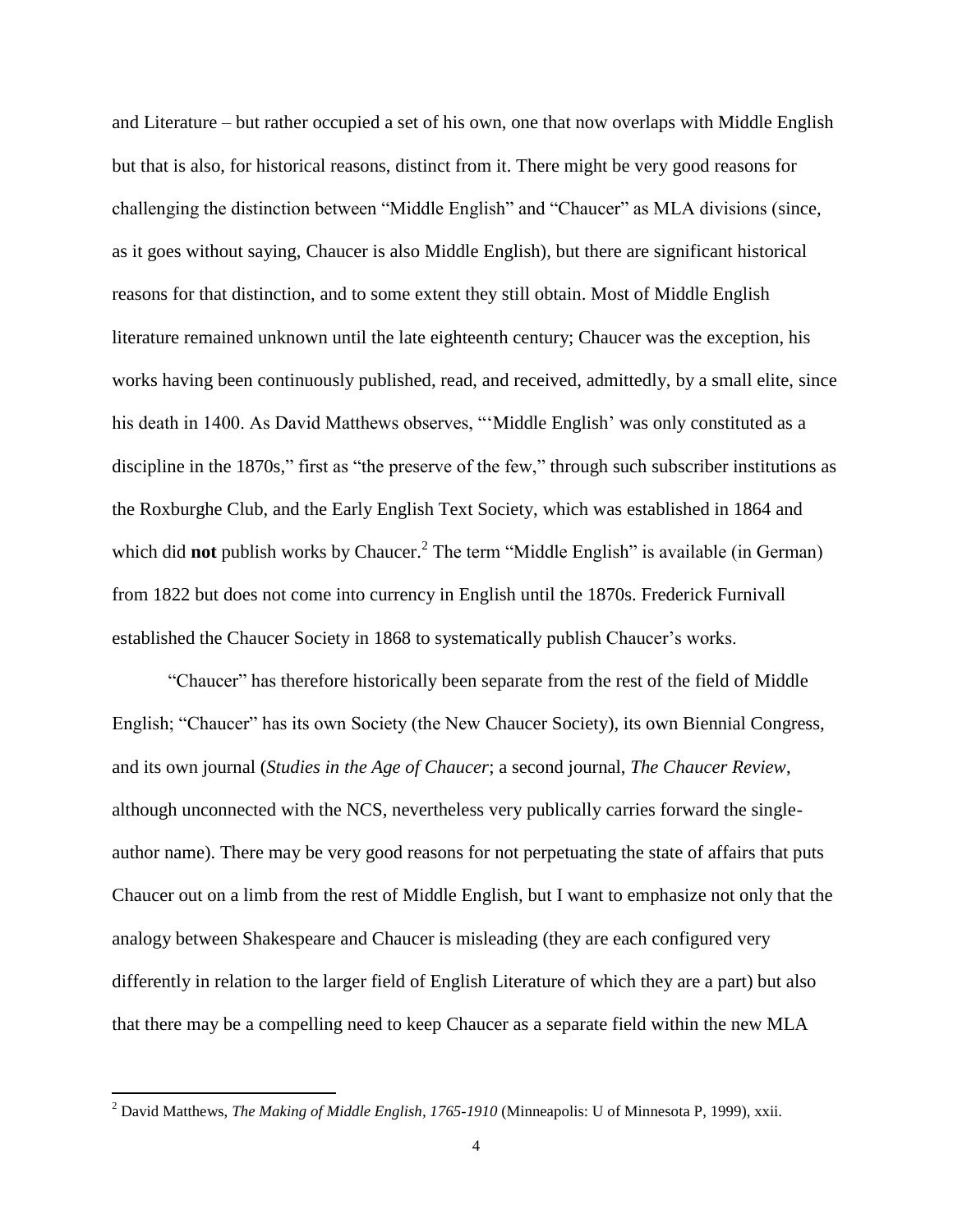map of forums, in order to allow for an engagement by medievalists in general with that unique, complex and conflicted history.

Moreover, as David Matthews has observed, Shakespeare's performability meant that from the early modern period onwards his works were on public view – and belonged to the public (and were authored by more writers than Shakespeare) – far more than Chaucer's, which required that readers have access to exorbitantly expensive manuscripts or early printed books.<sup>3</sup> Hence the effort to make Chaucer accessible in good editions to the common reader in the nineteenth century.

But I take it we are here to debate not only the viability of Chaucer as an organizing category within the MLA but also the status of the author in literary studies – and of Chaucer's author-function. One can come at this topic from several different angles: critical theory, which killed off the author in order to privilege *écriture* and the reader, but which in some quarters – especially gender studies  $-$  is now very much interested in the author;<sup>4</sup> the Anglo-Saxon bibliographic tradition (sometimes called book history), which had often joined with New Criticism to proclaim the death of the author, but which now evinces a strong interest in her;<sup>5</sup> the French tradition of the history of the book, which for long had removed both readers and authors from its purview, but which now also evinces a strong interest in the author; $<sup>6</sup>$  and traditional</sup>

<sup>&</sup>lt;sup>3</sup> Private email.

<sup>&</sup>lt;sup>4</sup> For examples of biographical approaches to literature that refuse the idea of the Romantic author but which explore the pressures of gender and institutional history on the figure of the author and on the production of her texts, see Jacqueline Rose, *The Haunting of Sylvia Plath* (Cambridge, MA: Harvard UP, 1993) and Toril Moi, *Simone de Beauvoir: The Making of an Intelletcual Woman* (Oxford: Blackwell, 1994).

<sup>5</sup> Roger Chartier, "Figures of the Author," *The Order of Books: Readers, Authors, and Libraries in Europe Between the Fourteenth and the Eighteenth Centuries*, trans. Lydia G. Cochrane (Stanford: Stanford UP, 1994), pp. 25-59 (pp. 25-6).

<sup>6</sup> *Ibid*.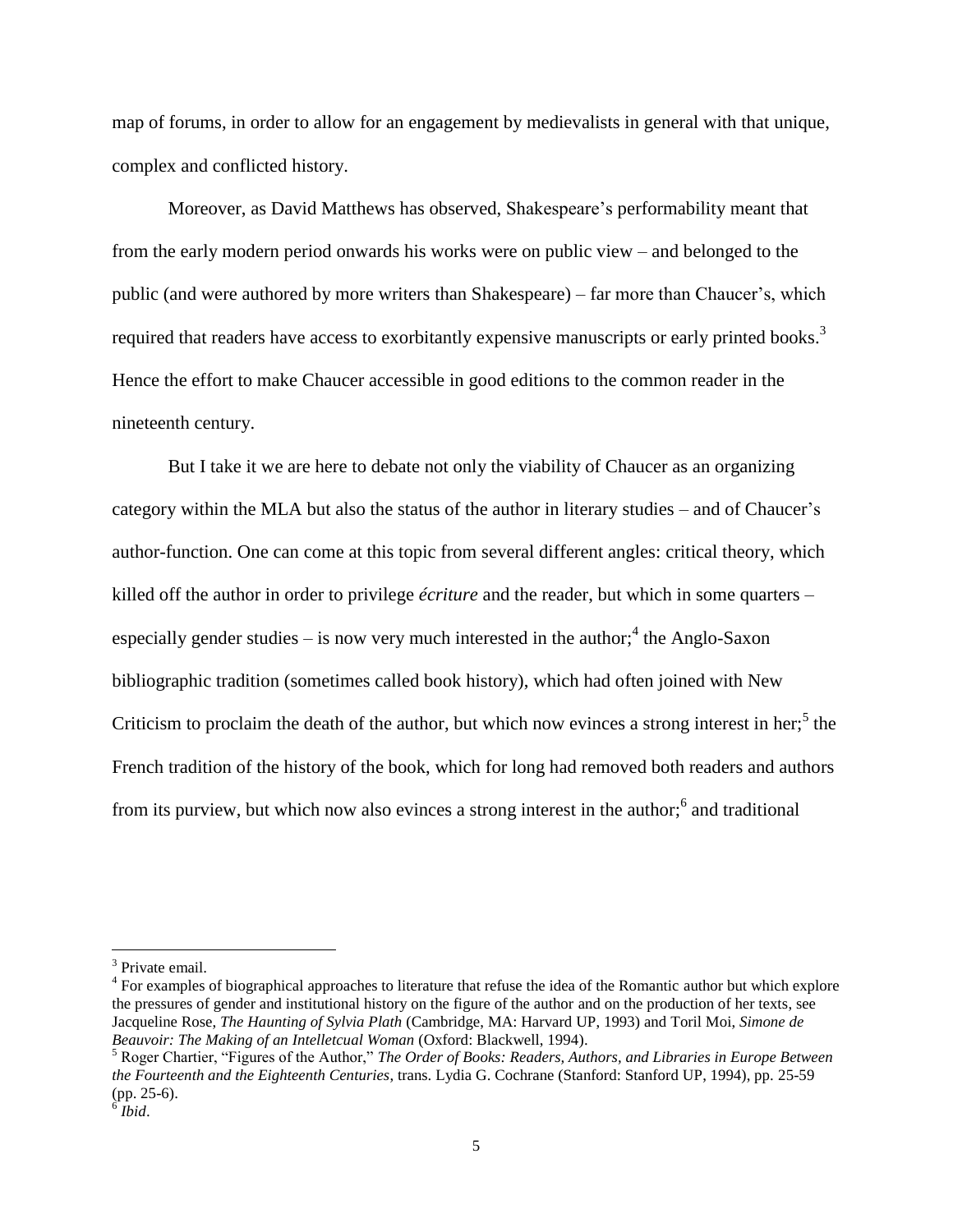biography, which still displays a lively fascination for the figure of Chaucer the author.<sup>7</sup> Chaucer's author-function crucially organizes our current thinking about texts, readers and scribes in the Middle Ages: in literary history, in history of the book, in traditional bibliography, in paleography. For example, the debate instigated by Lawrence Warner about the scribe Adam Pinkhurst, a debate that is currently swirling around in the Facebookosphere, concerning whether or not Pinkhurst is the Scribe B that copied the Ellesmere and Hengwrt manuscripts of *The Canterbury Tales* (as was argued by Linne Mooney in 2004), only has the tremendous cultural and literary-historical import that it does, and as the original identification by Mooney did, in relation to Chaucer's author-function.<sup>8</sup>

But Chaucer's author-function can also operate negatively: not to reinvigorate debates about scribes but to cast a heavy shadow over certain intellectual spaces. The history of sexuality might be one such instance. Glenn Burger, for example, pondering Chaucer's canonical status, wonders whether queer subjects today might not be "better off without Chaucer altogether," given his status as foundational for English poetry, for heterosexuality and conventional gender difference (think the opening lines of the *General Prologue*), and for modernity – and the ways in which this status obscures or compounds the problem of finding queer subjects in the fourteenth century.<sup>9</sup> Yet Burger concludes that a clean break with canonicity is a "fantasy," and that we cannot and should not imagine that by purging ourselves of all the "dead white males" we will somehow have "purged ourselves of the effects of canonicity." In any case, canonicity is

 $7$  Recent examples (which are perhaps not so traditional) include Paul Strohm's "microbiography" of Chaucer, which appeared last year: *Chaucer's Tale: 1386 and the Road to Canterbury* (New York: Viking, 2014), and Ardis Butterfield's forthcoming biography of Chaucer: *Chaucer: A London Life* (London: I.B. Tauris, forthcoming). <sup>8</sup> Se[e https://www.facebook.com/lawrence.warner/posts/10204972305014638.](https://www.facebook.com/lawrence.warner/posts/10204972305014638) Mooney made her startling identification of Adam Pinkhurst as Chaucer's scribe at the 2004 Biennial Congress of the New Chaucer Society: Linne R Mooney, "Chaucer's Scribe – on the Discovery of Adam Pinkhurst," paper delivered at the Biennial Congress of the New Chaucer Society, Glasgow, 2004. See also John Ezard, "The Scrivener's Tale: How Chaucer's Sloppy Copyist Was Unmasked after 600 Years":

http://www.theguardian.com/uk/2004/jul/20/highereducation.books.

<sup>9</sup> Glenn Burger, *Chaucer's Queer Nation*, Medieval Cultures 34 (Minneapolis: U of Minnesota P, 2003), p. 2.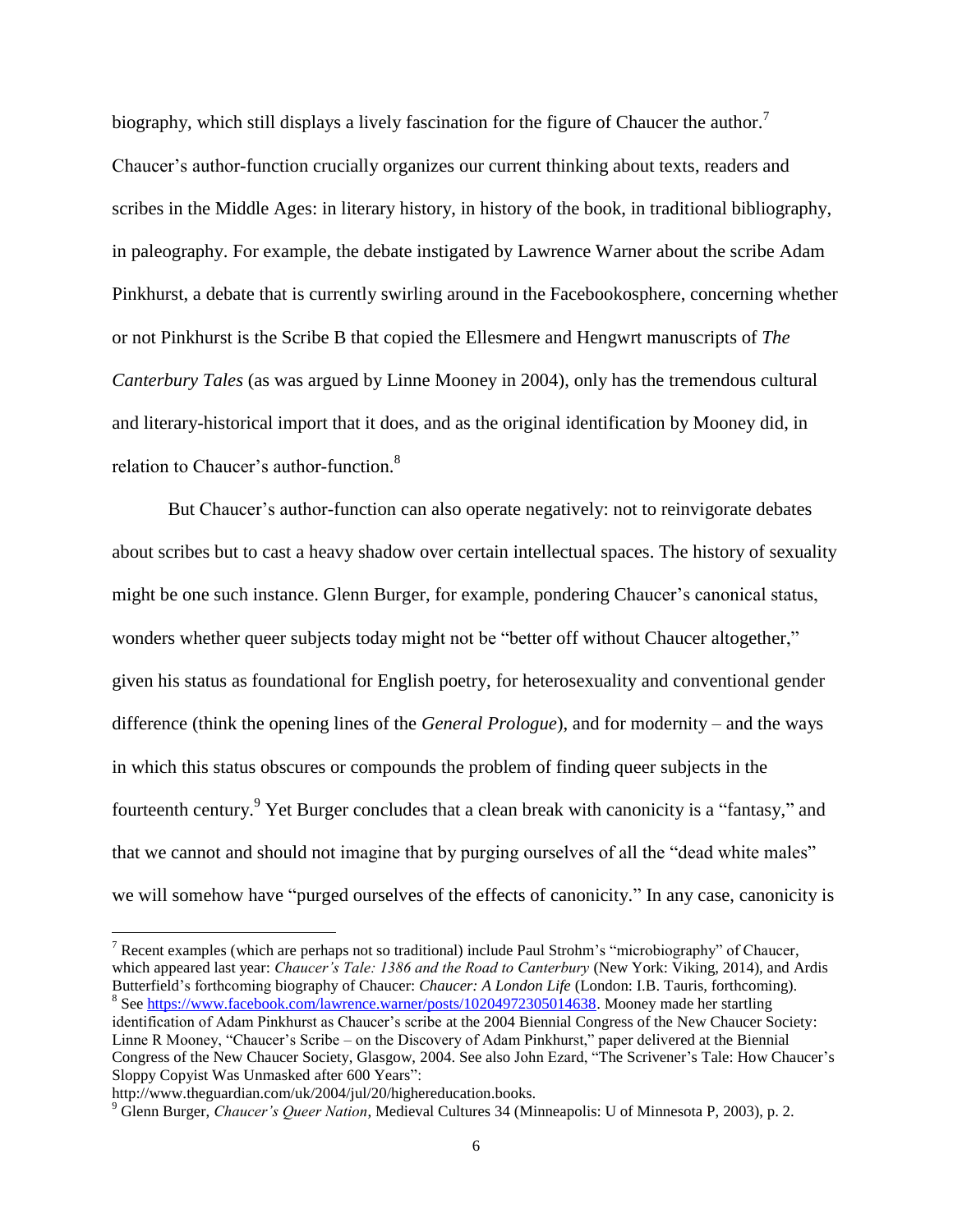not the main problem in recuperating Chaucer's texts for queer literary history; the resistance to historicization by queer cultural studies is arguably a more formidable obstruction, and one that therefore resonates all the more ironically in the context of MLA's proposals to erase or elide important areas of literary history to make room for new disciplinary fields.

I turn finally to one important rewriting of Foucault's "What is an Author?" that is relevant to Chaucer's author-function.<sup>10</sup> In his 1994 chapter "Figures of the Author," Roger Chartier first argues that within both book history and history of the book there has been a reconnection of the text with its author and with her/his intentions and positions; not the Romantic figure of the sovereign author, but one both "dependent and constrained," for example, by factors such as the 1709 Statute of Anne, the earliest copyright legislation.<sup>11</sup> Although Chartier is primarily concerned with the author-function in relation to printed works, what's interesting for medievalists is that Chartier's argument offers a reconsideration of the contexts in which the concept of literary property first appeared. Foucault argues that pre-1700 literary texts did not need authors, whereas scientific texts did, and that this situation was then reversed in the late seventeenth and early eighteenth century. Whatever the validity of Foucault's identification of the moment of change, Chartier reminds us that, according to Foucault, "*for certain classes of texts*, reference to the author was functional as early as the Middle Ages."<sup>12</sup> And Chartier notes that "By moving the figure of the author back in time [before the 1709 Statute of Anne watershed] Foucault's essay invites us to a retrospective investigation that gives the history of the conditions of the production, dissemination, and appropriation of texts particular pertinence." This is an invitation that medievalists and biographers of Chaucer need to take up. Nevertheless,

<sup>&</sup>lt;sup>10</sup> Michel Foucault, "What is an Author?" [1969], trans. Josué V. Harari, *The Foucault Reader*, ed. Paul Rabinow (New York: Pantheon Books, 1984), pp. 101-20.

 $11$  Chartier, "Figures of the Author," p. 28.

 $12$  Chartier, "Figures of the Author," p. 31: emphasis mine.